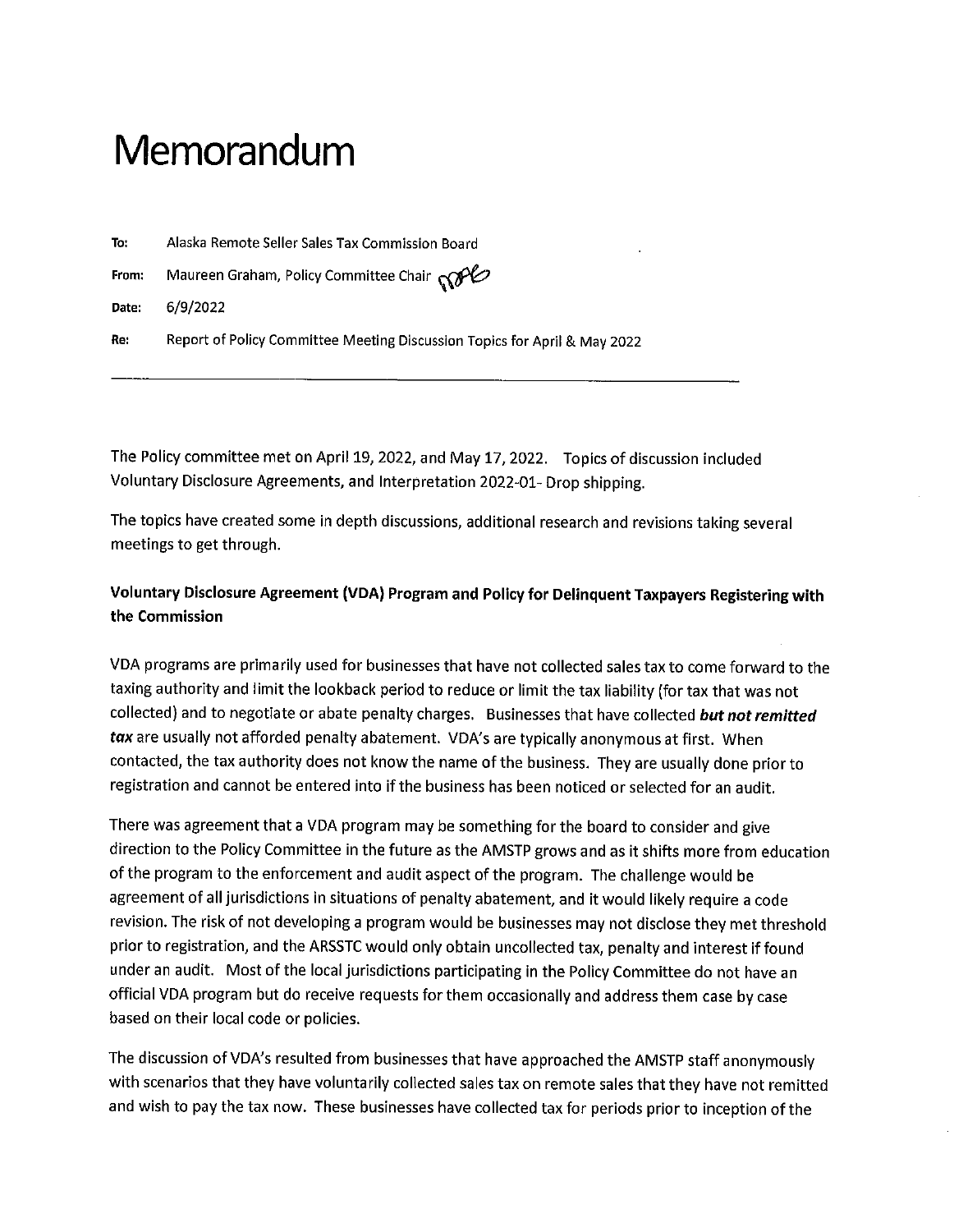ARSSTC. The Policy Committee has agreed on a policy to handle these requests in the absence of a VDA program. It was agreed that full penalty and interest should be assessed, as the tax was collected and not remitted, and agreement from the member tax jurisdictions would be required. The consent from the member tax jurisdiction would allow the AMSTP staff to collect tax, penalty, and interest prior to the creation of the ARSSTC. Jurisdictions that do not agree, would need to contact the business once known, determine the amount and collect the tax due on their own for amounts prior to 2020.

#### Resale Exemptions and Interpretation 2022-01 Transactions involving Drop-Shipments into ARSSTC Member Jurisdictions and MTC Multi-jurisdictional Resale Certificate.

Businesses that use drop shippers to get their products to buyers in Alaska and do not meet requirements for registration with the ARSSTC are not able to obtain a tax exemption, as currently they are required to be registered to collect tax with the ARSSTC. This prompted an interpretation for guidance to these businesses.

Discussion centered on possibly allowing any reseller to apply for an exemption with the ARSSTC. However, doing so would conflict with some local codes that limit tax exemptions to only those that are licensed or registered to make sales in their jurisdictions. It was determined that guidance to these remote seller businesses would provide an option of voluntary registration with the ARSSTC allowing them to qualify to apply for the resale exemption.

Another resale scenario that the AMSTP staff presented were businesses that are charged another State's sales tax for items purchased that are delivered to a destination outside of Alaska (such as Washington State) that ultimately are resold here. Many of these businesses are not able to obtain an exemption as they do not have an exemption in that State or make sales in that State. Clinton reached out to the Multistate Tax Commission to look for options. The MTC has a Multijurisdictional Uniform Sales & Use Tax Resale Certificate, used by 37 States, that allows for a Buyer to use the certificate within member States to streamline the exemption process for Buyers and prevent them from having to register in each State individually. Many of the participating States have caveats and additional conditions for use noted on the form. The MTC will allow the ARSSTC to be added to the multijurisdictional certificate form giving businesses registered to collect tax either with the ARSSTC or a local tax jurisdiction a pathway to purchase products tax exempt that they resell in Alaska. The committee is bringing the form to the board to approve the use and the proposed language to be added.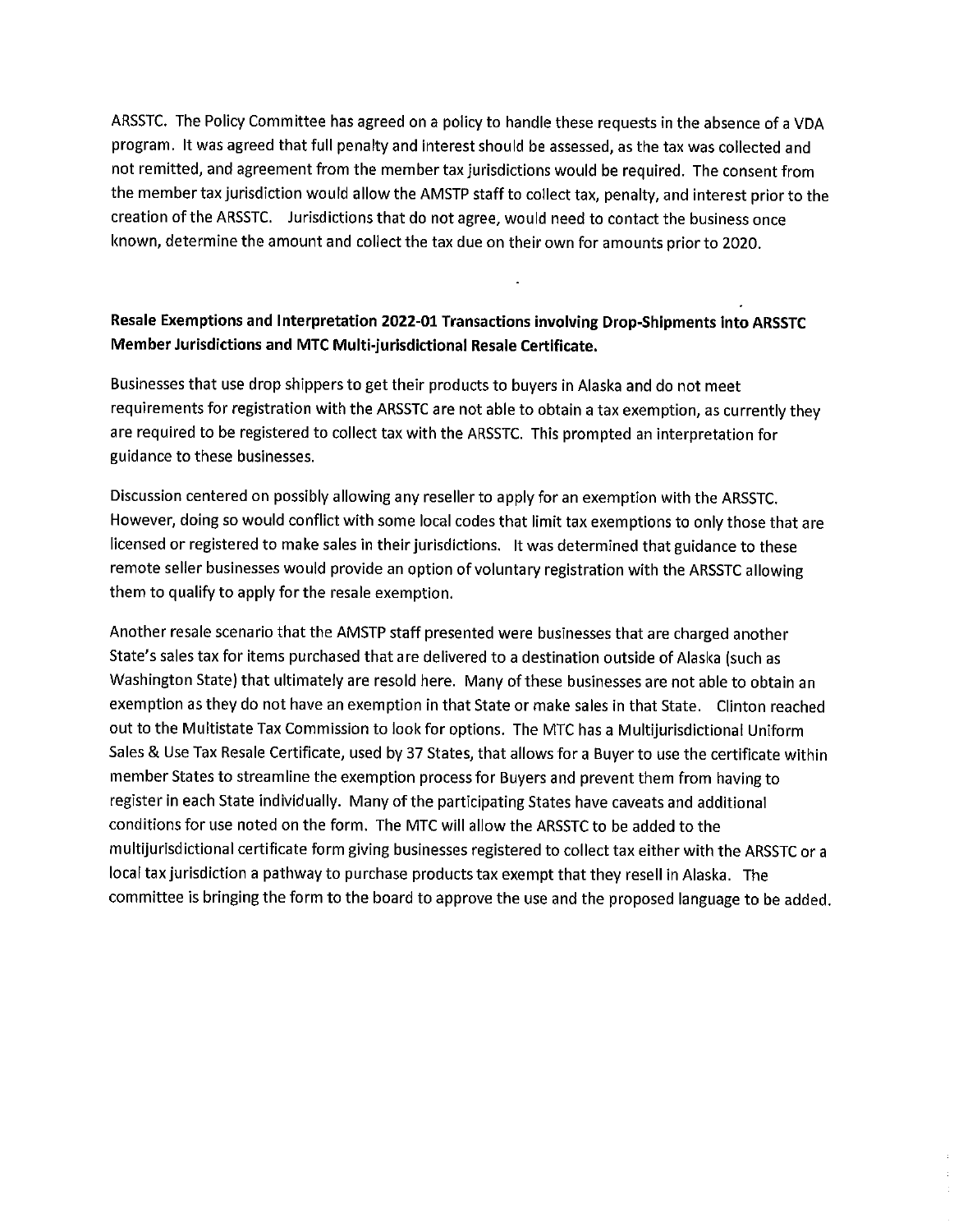### **Alaska Remote Sellers Sales Commission Budget vs. Actuals: ARSSTC FY '22 - FY22 P&L**

**July 2021 - March 2022**

|                                                         | <b>Total</b>   |                |               |
|---------------------------------------------------------|----------------|----------------|---------------|
|                                                         | Actual         | <b>Budget</b>  | over Budget   |
| Income                                                  |                |                |               |
| 4000 Commission Fee Income                              | 416,098        | 419,994        | (3,896)       |
| 4005 Net Sales Tax collected from MUNIRevs              | 11,704,651     | 10,499,994     | 1,204,657     |
| 4005A GASB Contra Net Sales Tax Collected               | (11, 706, 324) | (10, 499, 994) | (1, 206, 330) |
| <b>Total 4005 Net Sales Tax collected from MUNIRevs</b> | (1,673)        |                | (1,673)       |
| 4100 Late Fees                                          | 35,600         | 15,000         | 20,600        |
| 4200 Reprocessing Fees                                  | 1,175          | 1,125          | 50            |
| 4300 Credit Card Fees                                   | 1,150          | 750            | 400           |
| 4400 Other Income                                       | 8,117          |                | 8,117         |
| <b>Total Income</b>                                     | 460,467        | 436,869        | 23,598        |
| <b>Gross Profit</b>                                     | 460,467        | 436,869        | 23,598        |
| <b>Expenses</b>                                         |                |                |               |
| 5000 AML Operating Expenses                             |                |                |               |
| 5001 Munirevs Enhancement Invoices                      | 2,187          | 30,000         | (27, 813)     |
| 5002 Governance/Travel                                  |                | 1,500          | (1,500)       |
| 5003 Legal                                              | 12,397         | 22,500         | (10, 103)     |
| 5004 Personnel Expenses                                 |                |                |               |
| 5004A Salaries                                          | 174,452        | 255,000        | (80, 548)     |
| 5004B Payroll Taxes                                     | 13,598         |                | 13,598        |
| 5004C Health Insurance                                  | 37,292         |                | 37,292        |
| 5004D Nationwide Retirement                             | 8,416          |                | 8,416         |
| <b>Total 5004 Personnel Expenses</b>                    | 233,758        | 255,000        | (21, 242)     |
| 5005 Insurance                                          |                | 12,000         | (12,000)      |
| 5005B Cyber                                             | 4,353          |                | 4,353         |
| <b>5005C SLIP</b>                                       | 4,954          |                | 4,954         |
| Total 5005 Insurance                                    | 9,308          | 12,000         | (2,692)       |
| 5006 Audit Services                                     | 9,000          | 10,000         | (1,000)       |
| 5007 8% Overhead Expense                                | 21,950         | 24,270         | (2,320)       |
| <b>Total 5000 AML Operating Expenses</b>                | 288,600        | 355,270        | (66, 670)     |
| 5008 Bank Fees                                          | 143            | 375            | (232)         |
| 5009 Merchant Services Fees                             | 6,413          | 4,500          | 1,913         |
| 5010 Member Tax Revenue Expense                         | 10,232,000     | 8,951,250      | 1,280,750     |
| 5011 GASB Contra Member Tax Expense                     | (10, 232, 000) | (8,951,250)    | (1,280,750)   |
| <b>Total 5010 Member Tax Revenue Expense</b>            | ÷,             | $\blacksquare$ |               |
| 5020 GovOS Expense                                      | 1,330,365      | 1,020,000      | 310,365       |
| 5020A GASB Contra GovOS Expense                         | (1,330,365)    | (1,020,000)    | (310, 365)    |
| <b>Total 5020 GovOS Expense</b>                         |                |                |               |
| 5030 TTR Fee Expense                                    | 143,959        | 108,750        | 35,209        |
| 5030A GASB Contra TTR Fee Expense                       | (143, 959)     | (108, 750)     | (35, 209)     |
| Total 5030 TTR Fee Expense                              |                |                |               |
| <b>Total Expenses</b>                                   | 295,156        | 360,145        | (64, 989)     |
| <b>Net Operating Income</b>                             | 165,311        | 76,724         | 88,587        |
| Other Income                                            |                |                |               |
| 6000 Interest Earned                                    | 255            | 225            | 30            |
| <b>Total Other Income</b>                               | 255            | 225            | 30            |
| <b>Net Other Income</b>                                 | 255            | 225            | 30            |
| Net Income                                              | 165,566        | 76,949         | 88,617        |
|                                                         |                |                |               |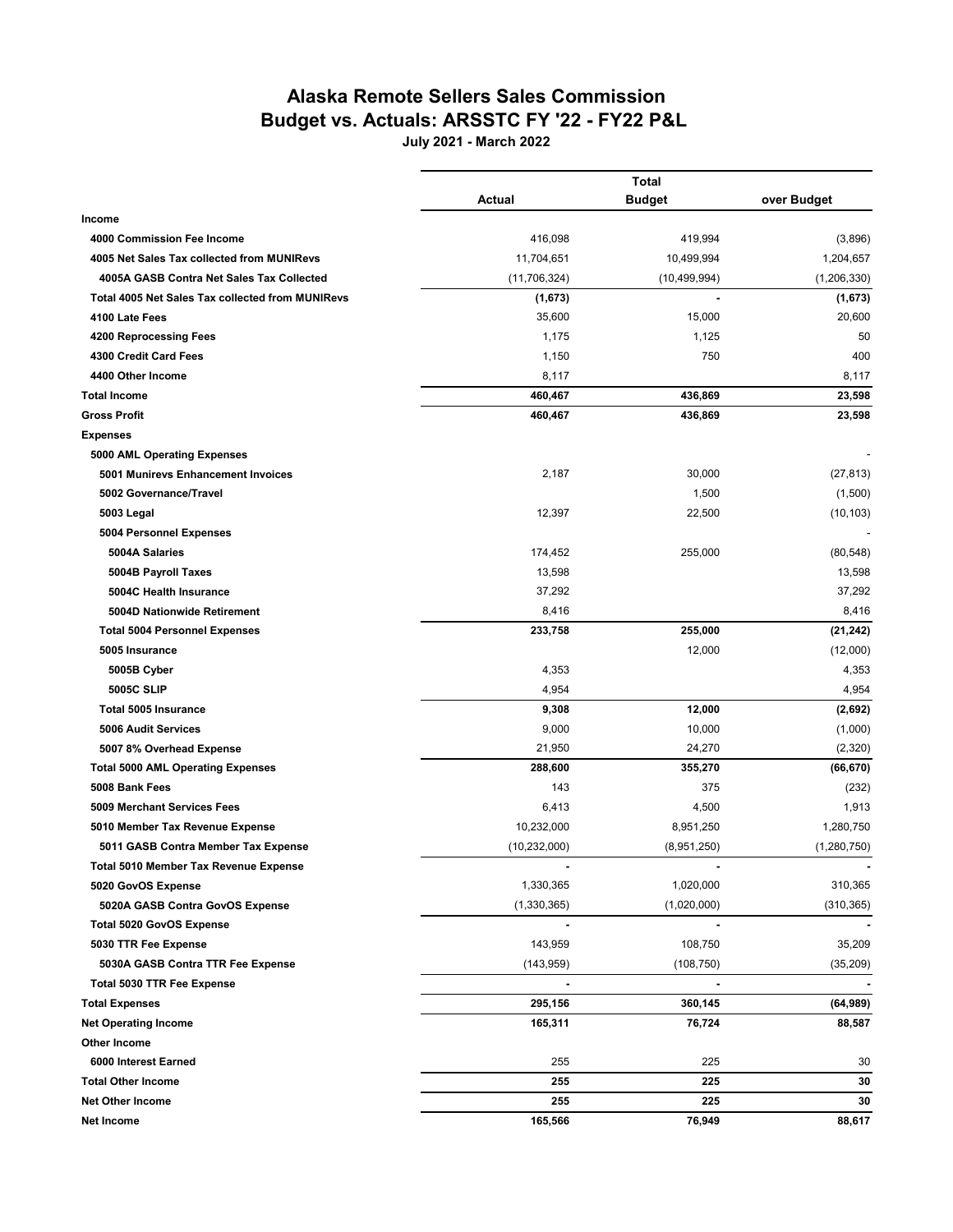# **Alaska Remote Sellers Sales Commission Balance Sheet**

**As of March 31, 2022**

|                                          | Total |           |
|------------------------------------------|-------|-----------|
| <b>ASSETS</b>                            |       |           |
| <b>Current Assets</b>                    |       |           |
| <b>Bank Accounts</b>                     |       |           |
| 1000 AMLIP (Fund Balance)                | \$    | 176,774   |
| 1005 ARSSTC Depository                   | \$    | 260,268   |
| 1010 ARSSTC Disbursement                 | \$    | 3,549     |
| 1015 Northrim Sweep Account              | \$    | 976,858   |
| <b>Total Bank Accounts</b>               | \$    | 1,417,448 |
| <b>Other Current Assets</b>              |       |           |
| 1020 Prepaid Insurance                   | \$    | 6,228     |
| 1105 Sales Tax Receivable from Prior EOM | \$    | 1,525,053 |
| 1110 Prepaid                             | \$    | 0         |
| <b>Total Other Current Assets</b>        | \$    | 1,531,281 |
| <b>Total Current Assets</b>              | \$    | 2,948,729 |
| <b>TOTAL ASSETS</b>                      | \$    | 2,948,729 |
| <b>LIABILITIES AND EQUITY</b>            |       |           |
| <b>Liabilities</b>                       |       |           |
| <b>Current Liabilities</b>               |       |           |
| <b>Accounts Payable</b>                  |       |           |
| 2000 Accounts Payable (A/P)              | \$    | 2,503,992 |
| <b>Total Accounts Payable</b>            | \$    | 2,503,992 |
| <b>Other Current Liabilities</b>         |       |           |
| 2005 Due to AML                          | \$    | 0         |
| 2010 Due to AML - TTR Fee                | \$    | $\Omega$  |
| 2015 GovOS Fee Payable                   | \$    | 183,023   |
| 2020 TTR Fee Payable                     | \$    | 19,035    |
| 2040 Other Current Liabilities           | \$    | 0         |
| 2045 Sales tax payable                   | \$    | 0         |
| 2060 Unearned Income                     | \$    | 1,000     |
| <b>Total Other Current Liabilities</b>   | \$    | 203,058   |
| <b>Total Current Liabilities</b>         | \$    | 2,707,050 |
| <b>Total Liabilities</b>                 | \$    | 2,707,050 |
| <b>Equity</b>                            |       |           |
| 3000 Retained Earnings                   | \$    | 76,112    |
| <b>Net Income</b>                        | \$    | 165,566   |
| <b>Total Equity</b>                      | \$    | 241,679   |
| TOTAL LIABILITIES AND EQUITY             | \$    | 2,948,729 |